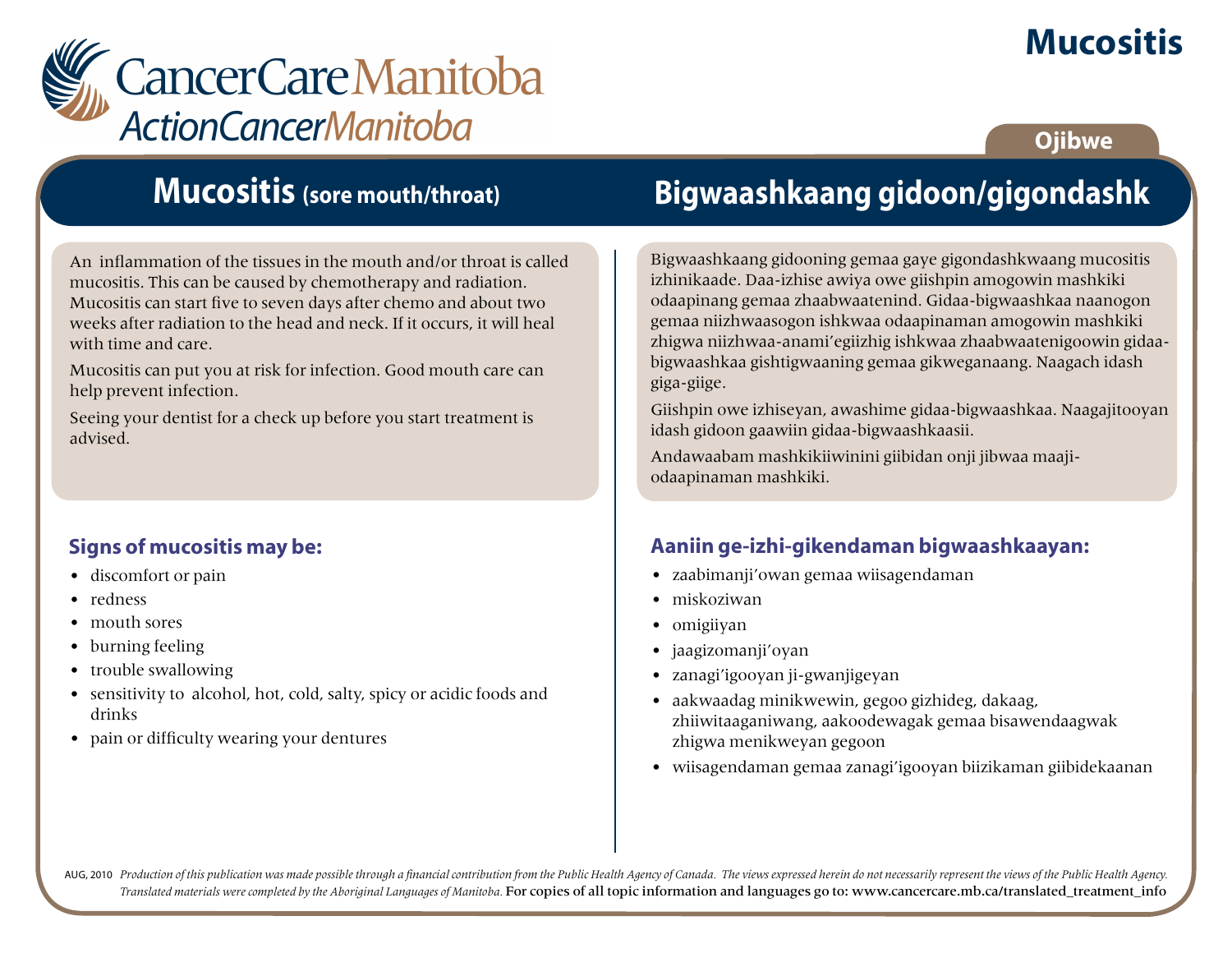

## **Mucositis (sore mouth/throat)**

### **Call your nurse or doctor if you have:**

- a fever 38°C or 100.4°F
- trouble eating or swallowing
- white spots in your mouth or on your tongue
- sores in your mouth and/or on your lips

You will require medication to treat these symptoms.

#### **Mouth Care Tips**

- Brush your teeth and tongue with a very soft toothbrush. Use a toothpaste with no peroxide, tartar control or fluoride. Example: Biotene, Sensodyne
- Avoid mouthwashes that contain alcohol.
- Rinse your mouth after eating and before bed. Use one half teaspoon of salt or baking soda to one cup of warm water.
- Do not smoke.
- Do not floss if your blood is low while on chemotherapy.
- If you are having radiation to the head and neck do not floss at all.
- Keep your mouth and lips moist. Sip water often and use lip balm.
- Suck on ice chips, if receiving 5FU (fluorouracil) chemotherapy.

## **Bigwaashkaang gidoon/gigondashk**

**Ojibwe**

### **Ganoozh gimashkikiiwikwem gemaa gimashkikiiwininiim giishin:**

- 38ºC gemaa 100.4ºF apiichi gizhizowin
- zanagi'igooyan wiisiniyan gemaa gwanjigeyan
- waabishki-mamazinaazoyan gidooning gemaa gidenaniwing
- omigiiyan ogijaya'ii gidooning gemaa biinjaya'ii

Mashkiki giga-andawendaan owe izhiseyan.

#### **Naagajitooyan Gidoon**

- Giziinan giibidan zhigwa gidenaniw nookaag gaasii'igan. Gizii'aabidaan gagiiginan peroxide, tartar control gemaa fluoride atesinog daabishkoo Biotene, Sensodyne gaye.
- Gego aabajitooken giziibii'ogon minikwewin atemagak.
- Giziibii'ogonen ishkwaa wiisiniyan dago jibwaa nibaayan. Aabita emikwaanens zhiiwitaagan gemaa baking soda dagonan bezhigominikwaagan gizhaagamidewaaboo.
- Gego zagaswaaken.
- Gego biinaabiiginangen nasawaabid giishpin zoongaagaminzinog gimiskwiim amogowin mashkiki odaapinaman.
- Gego biinaabiiginangen nasawaabid zhaabwaatenigooyan gishtigwaaning gemaa gaye gikweganaang.
- Gego da-baatesinoon gidoon. Zaasoobandan nibi, boozinan gidoon ji-baatesinog.
- Mikwamiinsag zoosoobam, giishpin miinigooyan iwe 5FU amogowin mashkiki.

AUG, 2010 Production of this publication was made possible through a financial contribution from the Public Health Agency of Canada. The views expressed herein do not necessarily represent the views of the Public Health Ag *Translated materials were completed by the Aboriginal Languages of Manitoba.* For copies of all topic information and languages go to: www.cancercare.mb.ca/translated\_treatment\_info